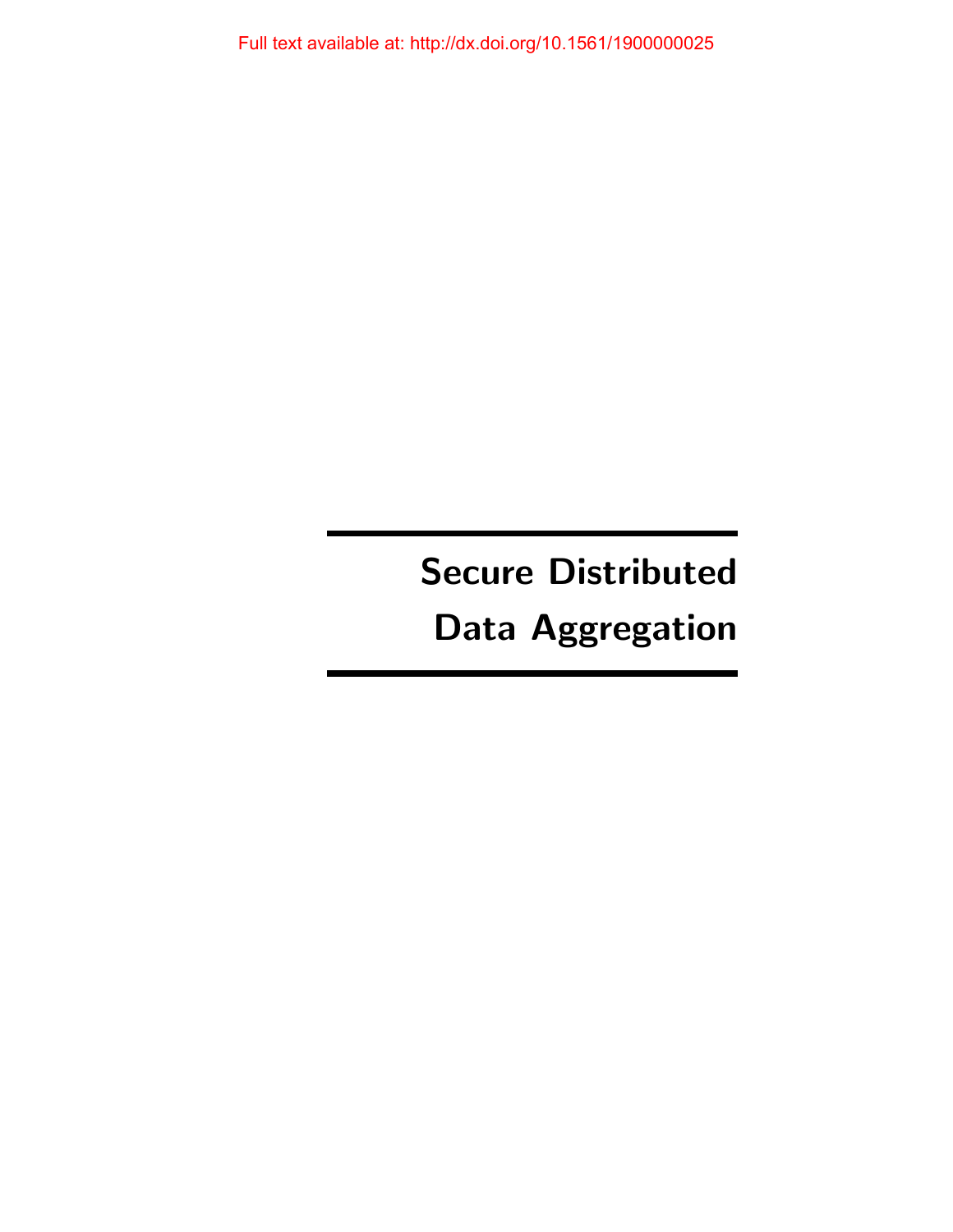# Secure Distributed Data Aggregation

## Haowen Chan

Carnegie Mellon University USA haowenchan@cmu.edu

## Hsu-Chun Hsiao

CyLab/Carnegie Mellon University USA hchsiao@cmu.edu

# Adrian Perrig

CyLab/Carnegie Mellon University USA perrig@cmu.edu

## Dawn Song

University of California, Berkeley USA dawnsong@cs.berkeley.edu



Boston – Delft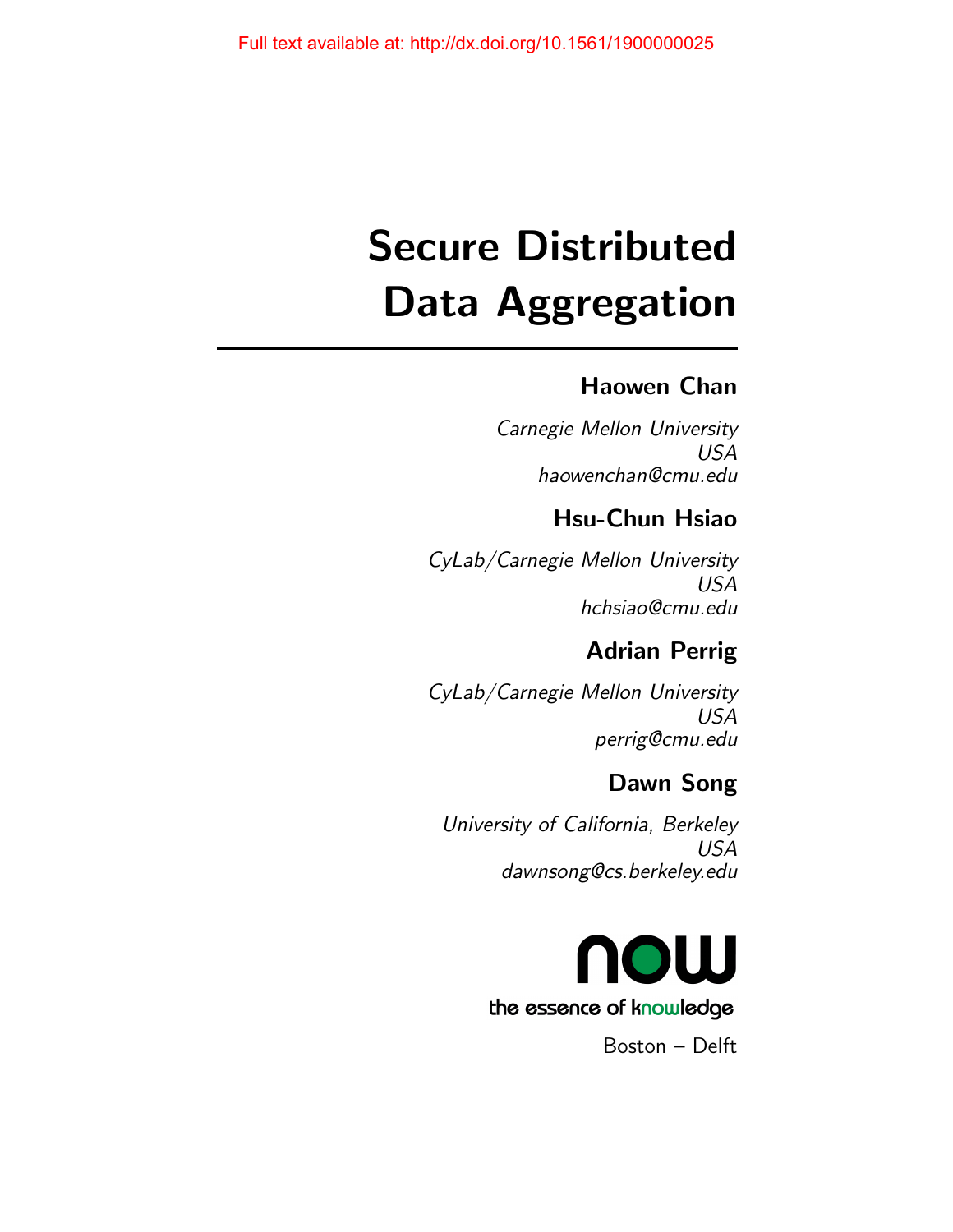### Foundations and Trends ${}^{\text{\textregistered}}$  in **Databases**

Published, sold and distributed by: now Publishers Inc. PO Box 1024 Hanover, MA 02339 USA Tel. +1-781-985-4510 www.nowpublishers.com sales@nowpublishers.com

Outside North America: now Publishers Inc. PO Box 179 2600 AD Delft The Netherlands Tel. +31-6-51115274

The preferred citation for this publication is H. Chan, H.-C. Hsiao, A. Perrig and D. Song, Secure Distributed Data Aggregation, Foundation and Trends<sup>(B)</sup> in Databases, vol 3, no 3, pp 149–201, 2010

ISBN: 978-1-60198-450-0 c 2011 H. Chan, H.-C. Hsiao, A. Perrig and D. Song

All rights reserved. No part of this publication may be reproduced, stored in a retrieval system, or transmitted in any form or by any means, mechanical, photocopying, recording or otherwise, without prior written permission of the publishers.

Photocopying. In the USA: This journal is registered at the Copyright Clearance Center, Inc., 222 Rosewood Drive, Danvers, MA 01923. Authorization to photocopy items for internal or personal use, or the internal or personal use of specific clients, is granted by now Publishers Inc for users registered with the Copyright Clearance Center (CCC). The 'services' for users can be found on the internet at: www.copyright.com

For those organizations that have been granted a photocopy license, a separate system of payment has been arranged. Authorization does not extend to other kinds of copying, such as that for general distribution, for advertising or promotional purposes, for creating new collective works, or for resale. In the rest of the world: Permission to photocopy must be obtained from the copyright owner. Please apply to now Publishers Inc., PO Box 1024, Hanover, MA 02339, USA; Tel. +1-781-871-0245; www.nowpublishers.com; sales@nowpublishers.com

now Publishers Inc. has an exclusive license to publish this material worldwide. Permission to use this content must be obtained from the copyright license holder. Please apply to now Publishers, PO Box 179, 2600 AD Delft, The Netherlands, www.nowpublishers.com; e-mail: sales@nowpublishers.com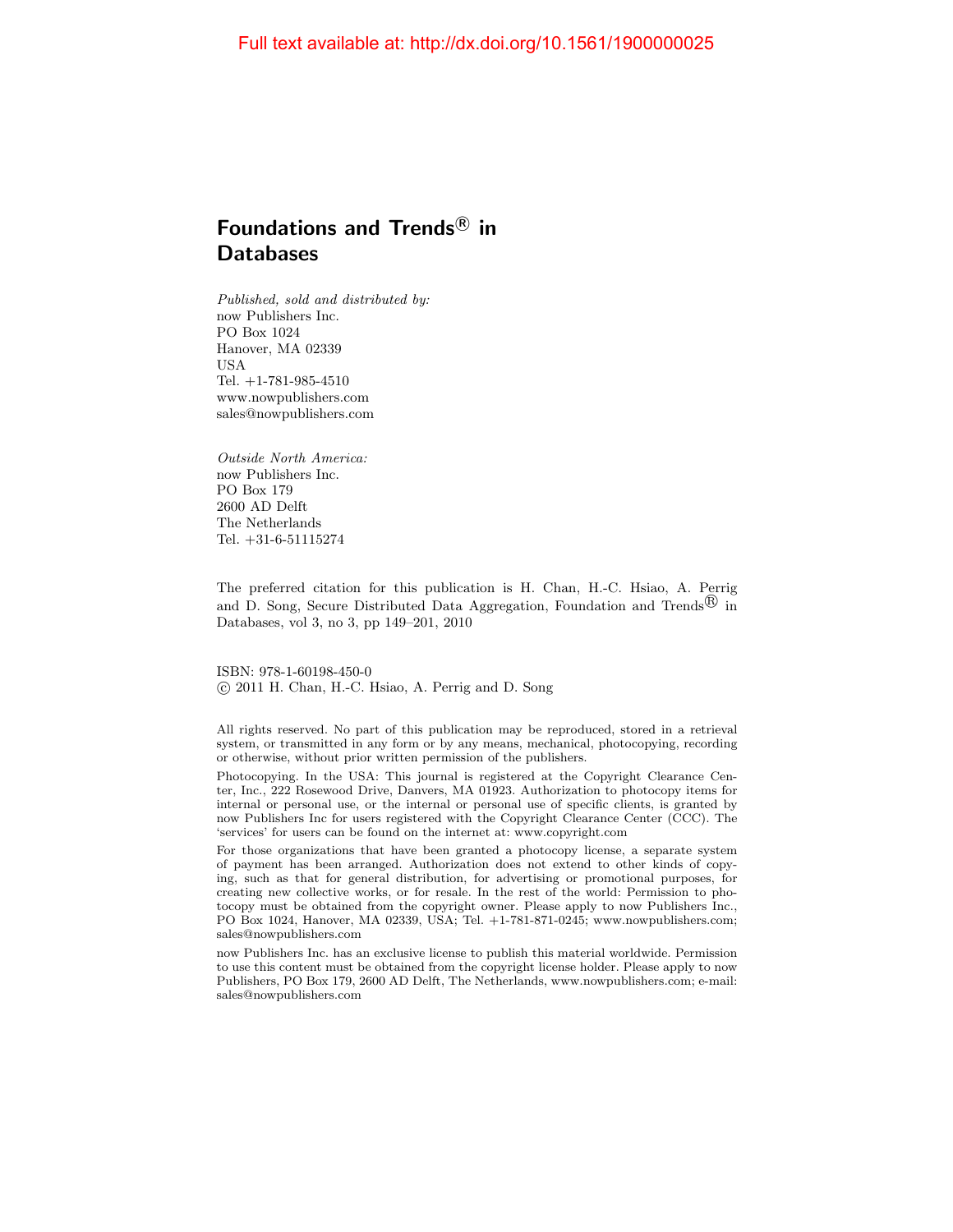## Foundations and Trends<sup>®</sup> in **Databases** Volume 3 Issue 3, 2010 Editorial Board

#### Editor-in-Chief:

Joseph M. Hellerstein Computer Science Division University of California, Berkeley Berkeley, CA USA hellerstein@cs.berkeley.edu

#### Editors

Anastasia Ailamaki (EPFL) Michael Carey (UC Irvine) Surajit Chaudhuri (Microsoft Research) Ronald Fagin (IBM Research) Minos Garofalakis (Yahoo! Research) Johannes Gehrke (Cornell University) Alon Halevy (Google) Jeffrey Naughton (University of Wisconsin) Christopher Olston (Yahoo! Research) Jignesh Patel (University of Michigan) Raghu Ramakrishnan (Yahoo! Research) Gerhard Weikum (Max-Planck Institute)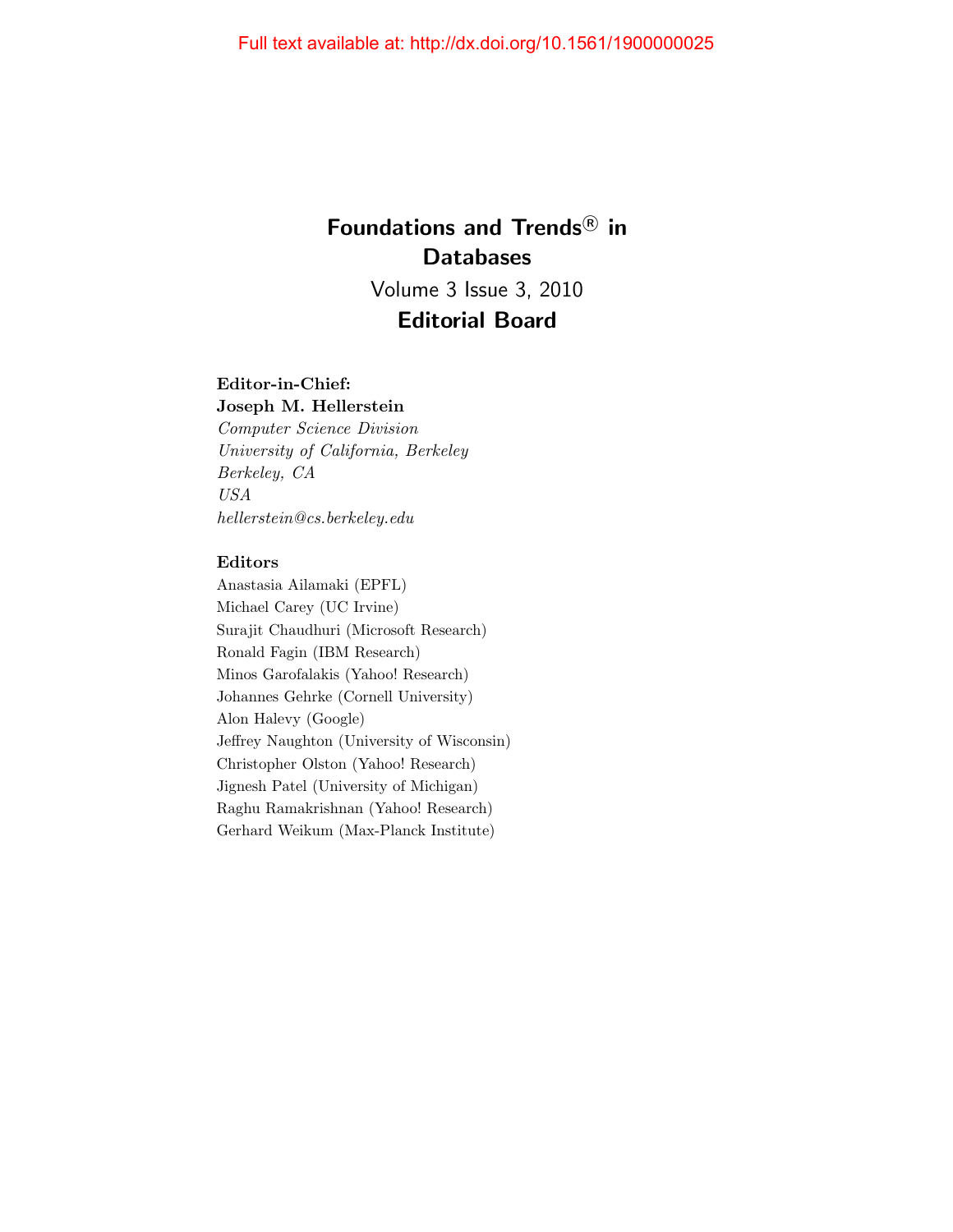### Editorial Scope

Foundations and Trends<sup>®</sup> in Databases covers a breadth of topics relating to the management of large volumes of data. The journal targets the full scope of issues in data management, from theoretical foundations, to languages and modeling, to algorithms, system architecture, and applications. The list of topics below illustrates some of the intended coverage, though it is by no means exhaustive:

- Data Models and Query Languages
- Query Processing and Optimization
- Storage, Access Methods, and Indexing
- Transaction Management, Concurrency Control and Recovery
- Deductive Databases
- Parallel and Distributed Database Systems
- Database Design and Tuning
- Metadata Management
- Object Management
- Trigger Processing and Active Databases
- Data Mining and OLAP
- Approximate and Interactive Query Processing
- Data Warehousing
- Adaptive Query Processing
- Data Stream Management
- Search and Query Integration
- XML and Semi-Structured Data
- Web Services and Middleware
- Data Integration and Exchange
- Private and Secure Data Management
- Peer-to-Peer, Sensornet and Mobile Data Management
- Scientific and Spatial Data Management
- Data Brokering and Publish/Subscribe
- Data Cleaning and Information Extraction
- Probabilistic Data Management

#### Information for Librarians

Foundations and Trends<sup>®</sup> in Databases, 2010, Volume 3, 4 issues. ISSN paper version 1931-7883. ISSN online version 1931-7891. Also available as a combined paper and online subscription.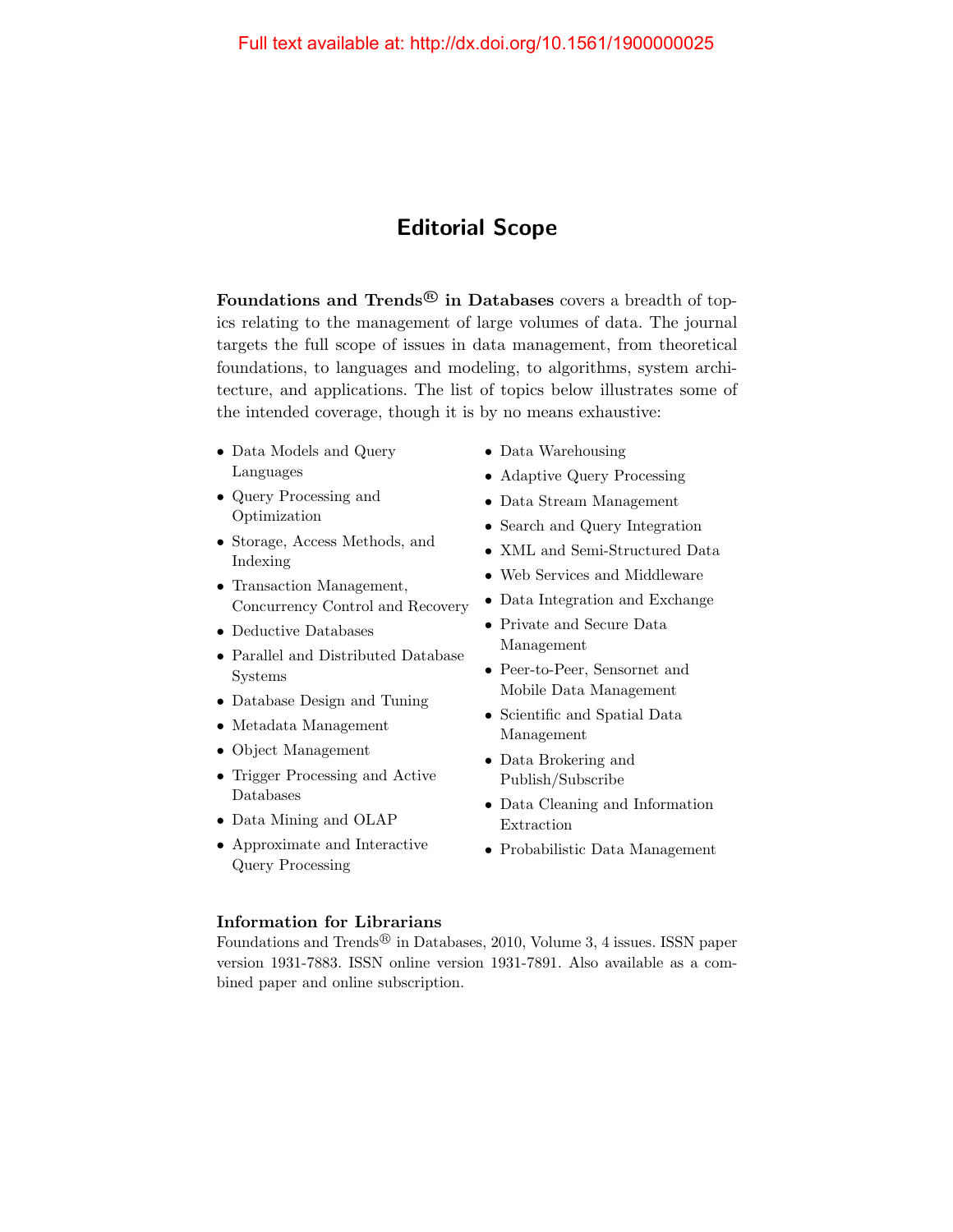Foundations and  $\operatorname{Trends}^{\textcircledR}$  in Databases Vol. 3, No. 3 (2010) 149–201 c 2011 H. Chan, H.-C. Hsiao, A. Perrig and D. Song DOI: 10.1561/1900000025



## Secure Distributed Data Aggregation

## Haowen Chan<sup>1</sup>, Hsu-Chun Hsiao<sup>2</sup>, Adrian Perrig<sup>3</sup>, and Dawn  $\mathrm{Song}^4$

- <sup>1</sup> Carnegie Mellon University, USA, haowenchan@cmu.edu
- <sup>2</sup> CyLab/Carnegie Mellon University, USA, hchsiao@cmu.edu
- <sup>3</sup> CyLab/Carnegie Mellon University, USA, perrig@cmu.edu

<sup>4</sup> University of California, Berkeley, USA, dawnsong@cs.berkeley.edu

#### Abstract

We present a survey of the various families of approaches to secure aggregation in distributed networks such as sensor networks. In our survey, we focus on the important algorithmic features of each approach, and provide an overview of a family of secure aggregation protocols which use resilient distributed estimation to retrieve an approximate query result that is guaranteed to be resistant against malicious tampering; we then cover a second family, the commitmentbased techniques, in which the query result is exact but the chances of detecting malicious computation tampering is probabilistic. Finally, we describe a hash-tree based approach that can both give an exact query result and is fully resistant against malicious computation tampering.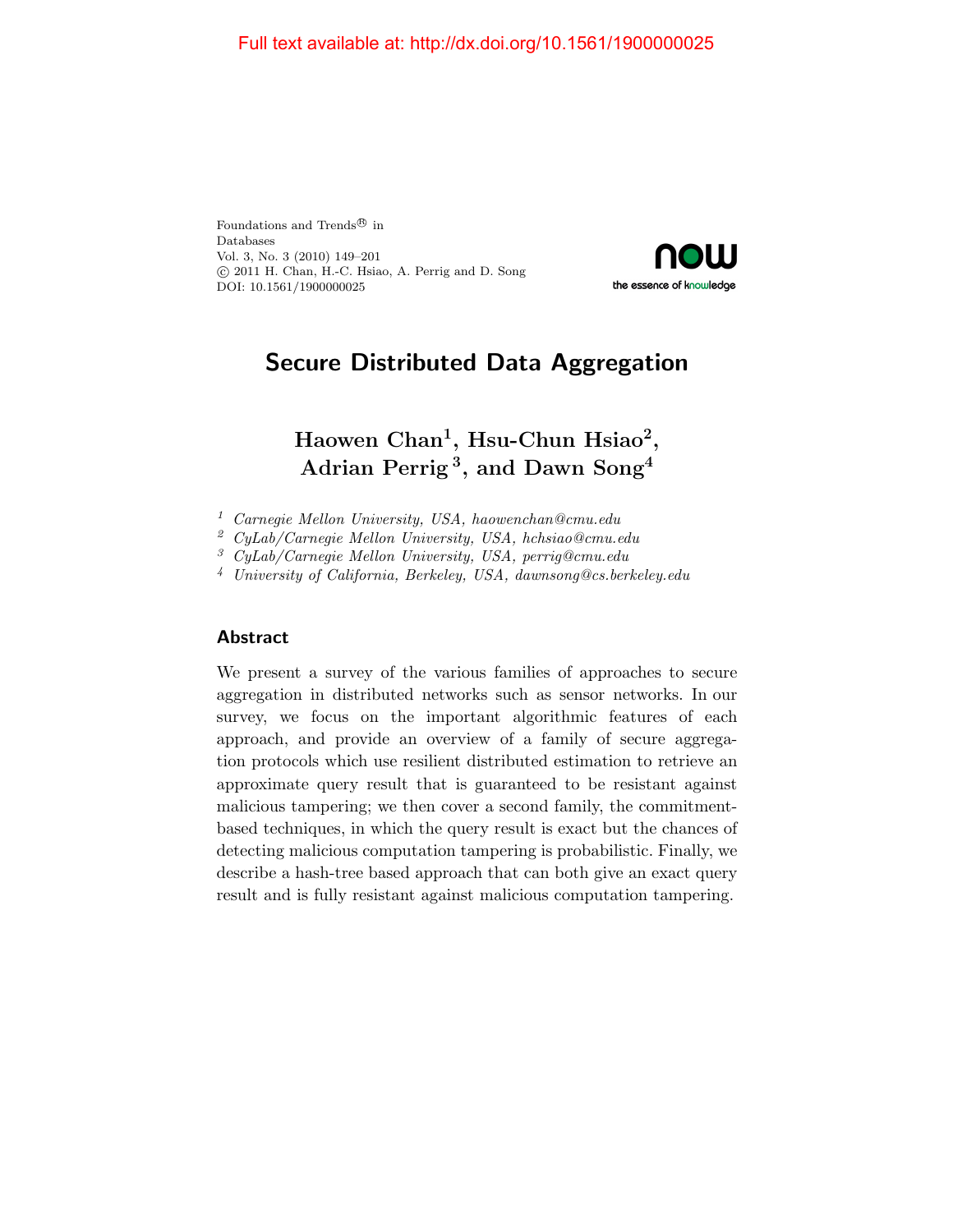# **Contents**

| 1        | Introduction                     | $\mathbf{1}$   |
|----------|----------------------------------|----------------|
| $\bf{2}$ | <b>Problem Definition</b>        | 5              |
| 2.1      | Network Model                    | $\overline{5}$ |
| 2.2      | Security Infrastructure          | 6              |
| 2.3      | Node Congestion                  | $\overline{7}$ |
| 2.4      | In-Network Aggregation           | $\overline{7}$ |
| 2.5      | Threat Model                     | 9              |
| 2.6      | Input-Resilient Functions        | 11             |
| 3        | Early Work on Secure Aggregation | 13             |
| 3.1      | One-hop Verification             | 13             |
| $3.2\,$  | Witness-based Verification       | 15             |
| $3.3\,$  | Summary and Discussion           | 16             |
| 3.4      | References and Further Reading   | 17             |
| 4        | <b>Resilient Estimation</b>      | 19             |
| 4.1      | Authenticated Single Data Values | 19             |
| 4.2      | Verifiable Sketches              | 21             |
| 4.3      | Set Sampling                     | 24             |
| 4.4      | Summary and Discussion           | 27             |
| 4.5      | References and Further Reading   | 29             |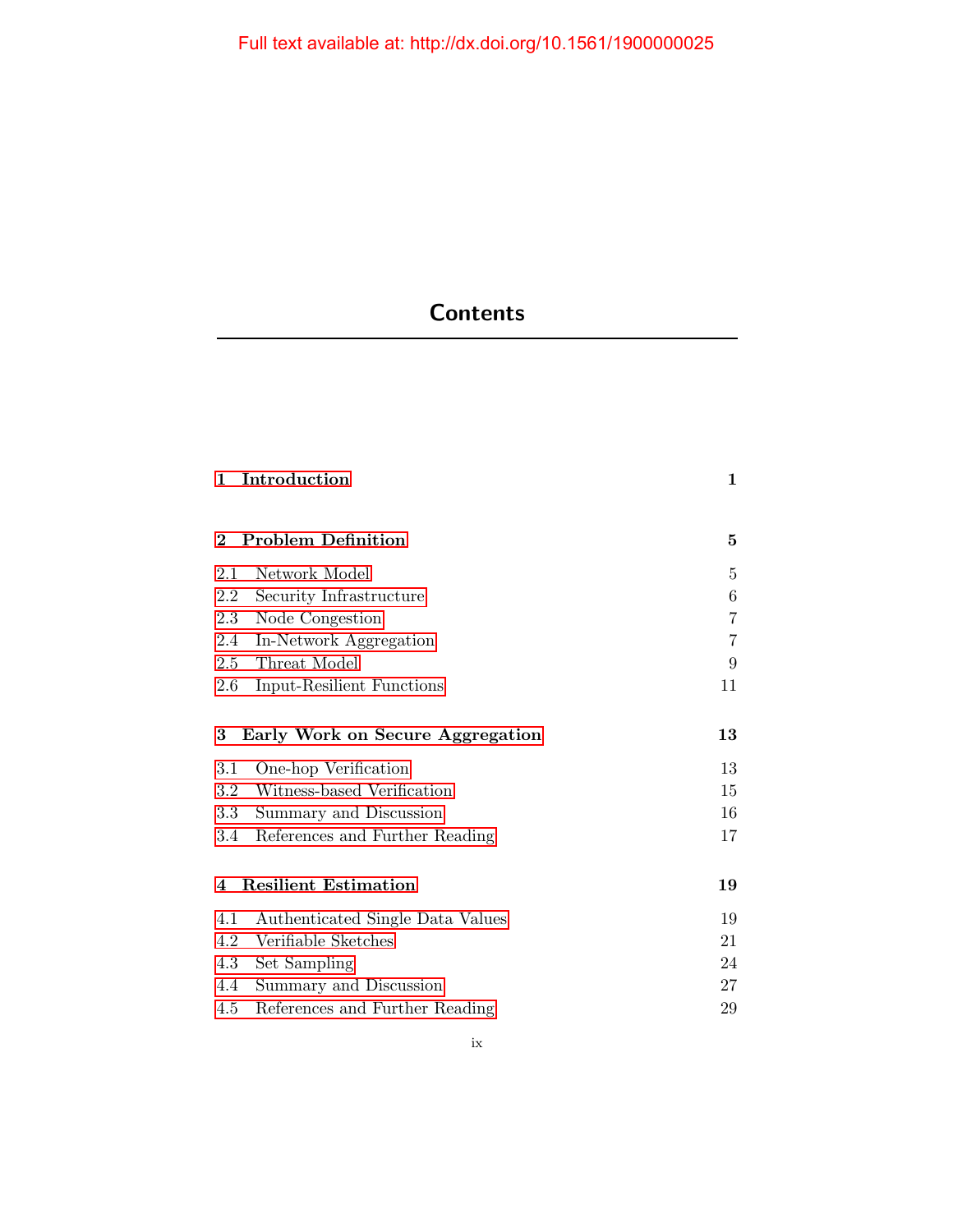|            | 5 Commitment-based Techniques              | 31 |
|------------|--------------------------------------------|----|
| 5.1        | The Aggregate-Commit-Prove Technique       | 31 |
| 5.2        | SIA: Secure Information Aggregation        | 32 |
| 5.3        | Hash Trees for Hierarchical Aggregators    | 35 |
| 5.4        | SDAP: Probing the Hierarchical Hash Tree   | 37 |
| 5.5        | SecureDAV: Distributed Verification        | 40 |
| 5.6        | Secure Hierarchical In-Network Aggregation | 40 |
| 5.7        | Summary and Discussion                     | 46 |
| 5.8        | References and Further Reading             | 47 |
| 5.9        | Conclusion                                 | 48 |
| References |                                            | 49 |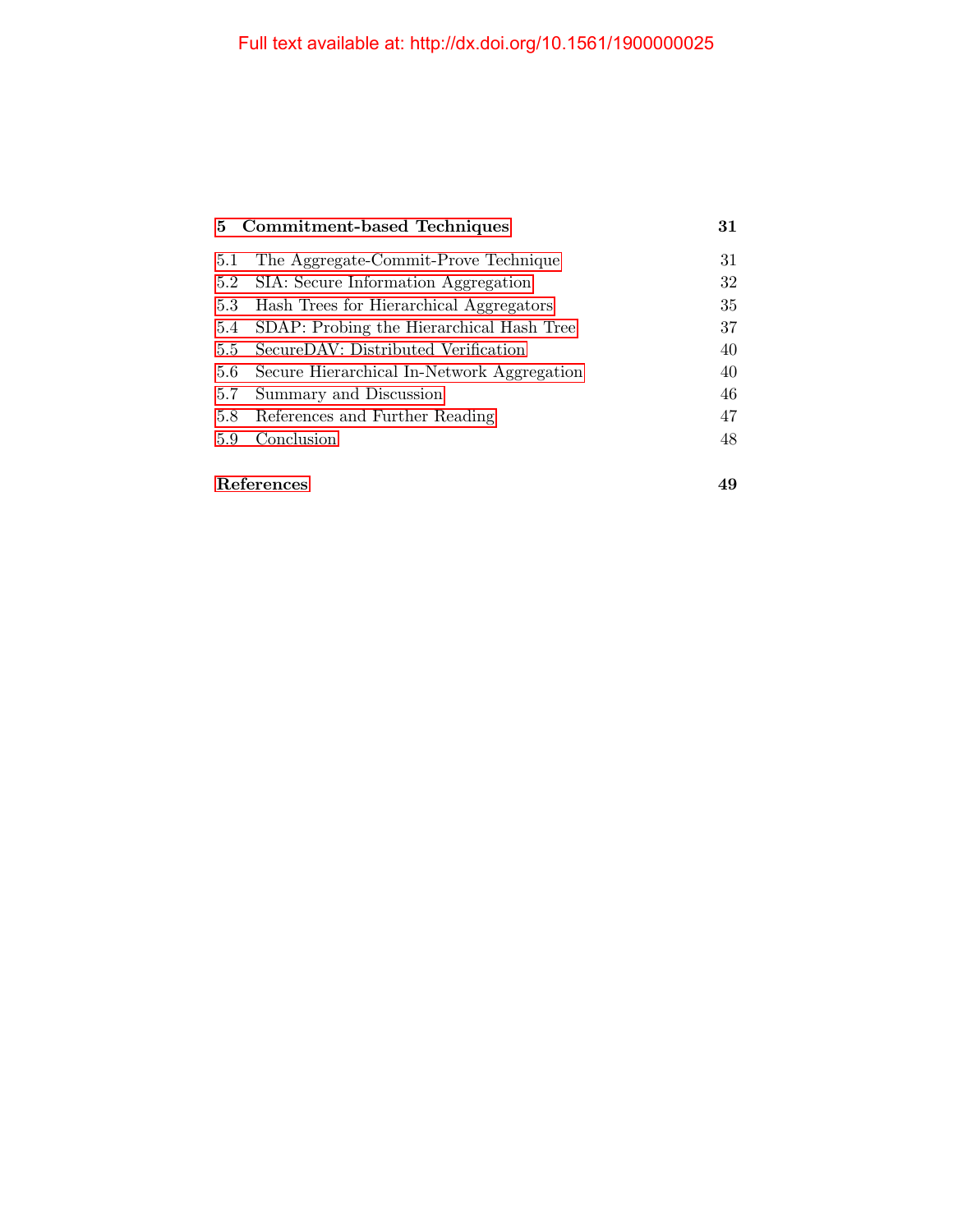<span id="page-8-0"></span>

Recent advances in technology have made the application area of highly distributed data collection networks increasingly important. One example of this is sensor networks [\[39\]](#page-13-0), which are wireless multihop networks composed of a large number of low cost, resource constrained nodes. Another example occurs in distributed systems such as distributed databases [\[34\]](#page-13-1), peer-to-peer networks [\[58\]](#page-15-0) or "grid" computing, where a large number of nodes are distributed over the Internet while engaging in some shared data collection or processing task.

A common task in these systems is the transmission of data towards a designated collection point, or sink. In sensor networks, the sink is typically a wireless base station that relays the collected data to an off-site server; in other distributed systems the sink may be a designated coordinating server that is responsible for archiving the data and answering user queries. The most straightforward method for collecting data is for each node in the network to send their raw data directly to the sink, via multi-hop routes in which intermediate nodes act as passive message forwarders and neither inspect nor modify the data. However, this approach is communication inefficient since not all of the collected data may be relevant or necessary for the application.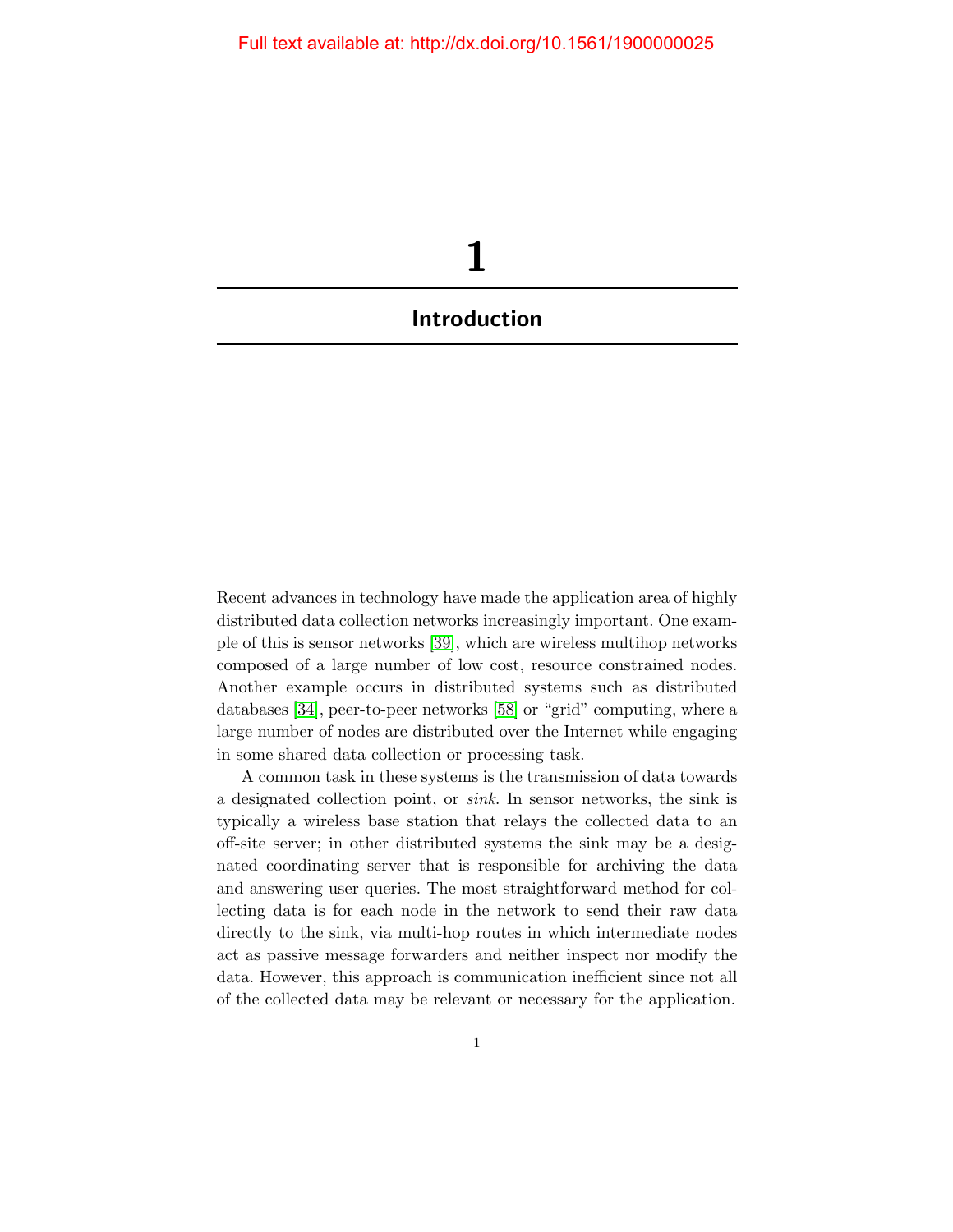#### 2 Introduction

An alternative method for data collection is to observe that, commonly, only very simple *aggregation functions* are queried on the data. An aggregation function takes as inputs all the data values of the nodes in the network, but outputs only a single scalar. Examples of common aggregation functions include the sum of all data values; the count of the number of nodes fulfilling a given predicate, the minimum or maximum data value over the nodes in the network, and various measures such as mean and median. Since the result of computing an aggregation function is only a single value, this computation can be efficiently distributed in the network by having intermediate nodes compute subaggregates, leading to an extremely communication-efficient protocol. This technique is known as *in-network aggregation* [\[39\]](#page-13-0) and is briefly described in Section [2.4.](#page--1-4)

The efficiency of in-network aggregation comes at a price to resilience, however, since it relies on the honest behavior of intermediate nodes in terms of computing accurate sub-aggregates. For example, for a sum computation, a malicious intermediate node with two children each reporting a data value of '1', could report an inaccurate sub-aggregate value of '100' instead of the correct value of '2', thus skewing the final result by a large amount. Such attacks are not easily preventable since the efficiency of in-network aggregation relies on intermediate sub-aggregators reporting only concise summaries of their received values; since a large fraction of the input data is hidden by necessity, this exposes the network to greater opportunities for attack.

In this article, we provide an overview of the known approaches towards combating such malicious mis-aggregation attacks. Ideally, a secure aggregation protocol should offer three key features: it should (1) produce accurate answers (typically, an accuracy guarantee bounded by some function of the number of malicious nodes in the network), (2) require only low communication overhead, and (3) be resilient against general node compromise models. We present a brief summary of several approaches drawn from a selection of the current literature as well as a more in-depth tutorial in one of the more important frameworks. In our selection of covered literature, our goal is to provide the reader with a general intuitive understanding of the field, rather than to bring the reader exhaustively up to date with all algorithms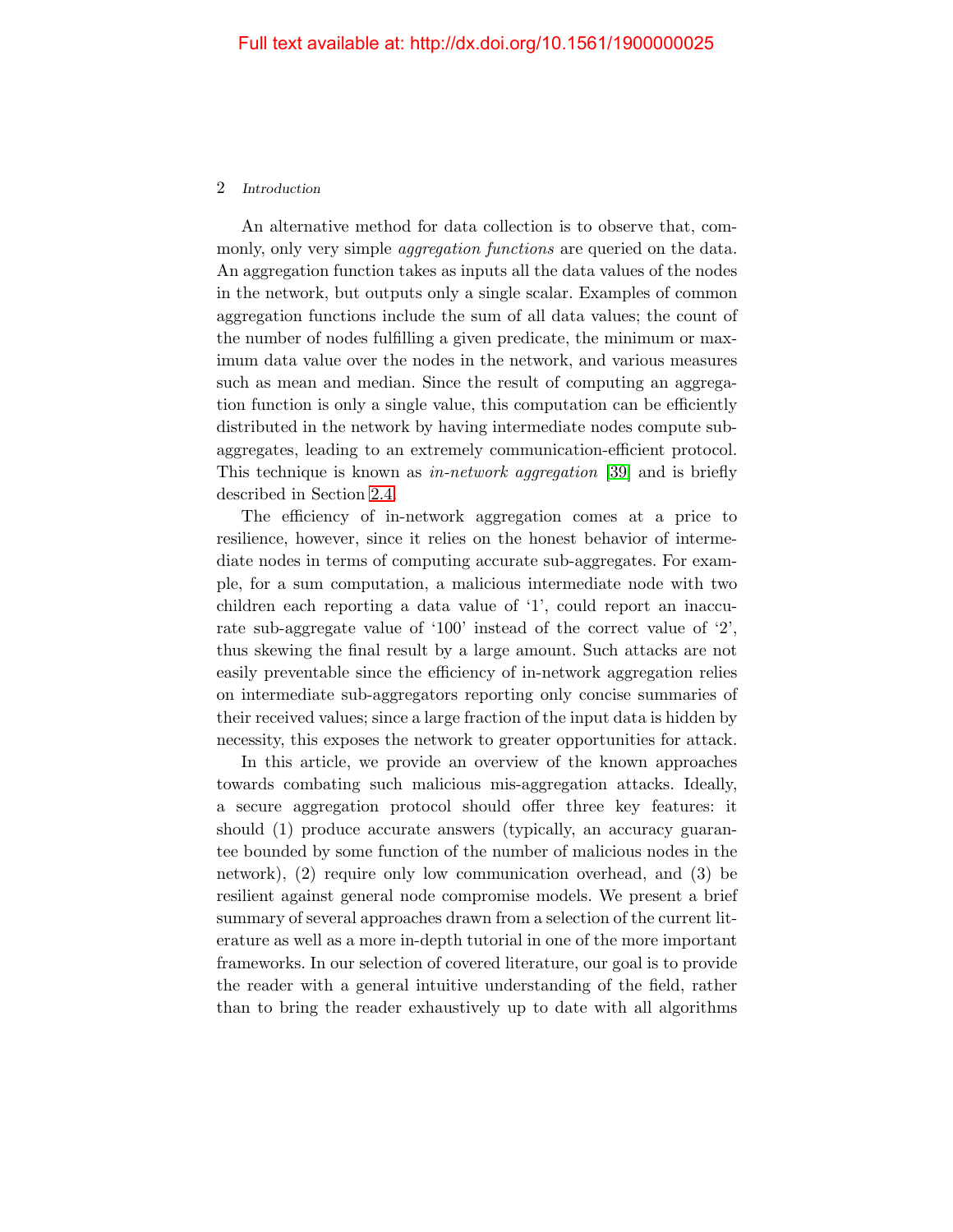for the area. Towards this end, we have opted towards a more tutorial approach in terms of selecting the publications that most clearly exemplify a certain class of approaches (or which have been most influential historically), rather than focusing on breadth or depth of coverage in terms of the most effective or the most recent algorithms.

The remainder of the article is organized as follows. In Section [2](#page--1-0) we define the problem and introduce the notion of in-network aggregation more rigorously. In particular, in this article we focus only on aggregation computations for which the secure aggregation problem is feasible: the family of such functions is examined and defined. In Section [3](#page--1-0) we highlight some earlier work which show the basic flavors of integrity verification and result checking for secure aggregation. The existing literature on secure aggregation can be broadly divided into two categories: the first category uses verifiable sampling to provide resilient probabilistic estimates of the aggregate result; the second category uses commitment verification, which, unlike the first category, can provide highly precise results for which any malicious tampering is immediately evident, but at the cost of availability. We cover these approaches in Sections [4](#page--1-0) and [5,](#page--1-0) respectively.

3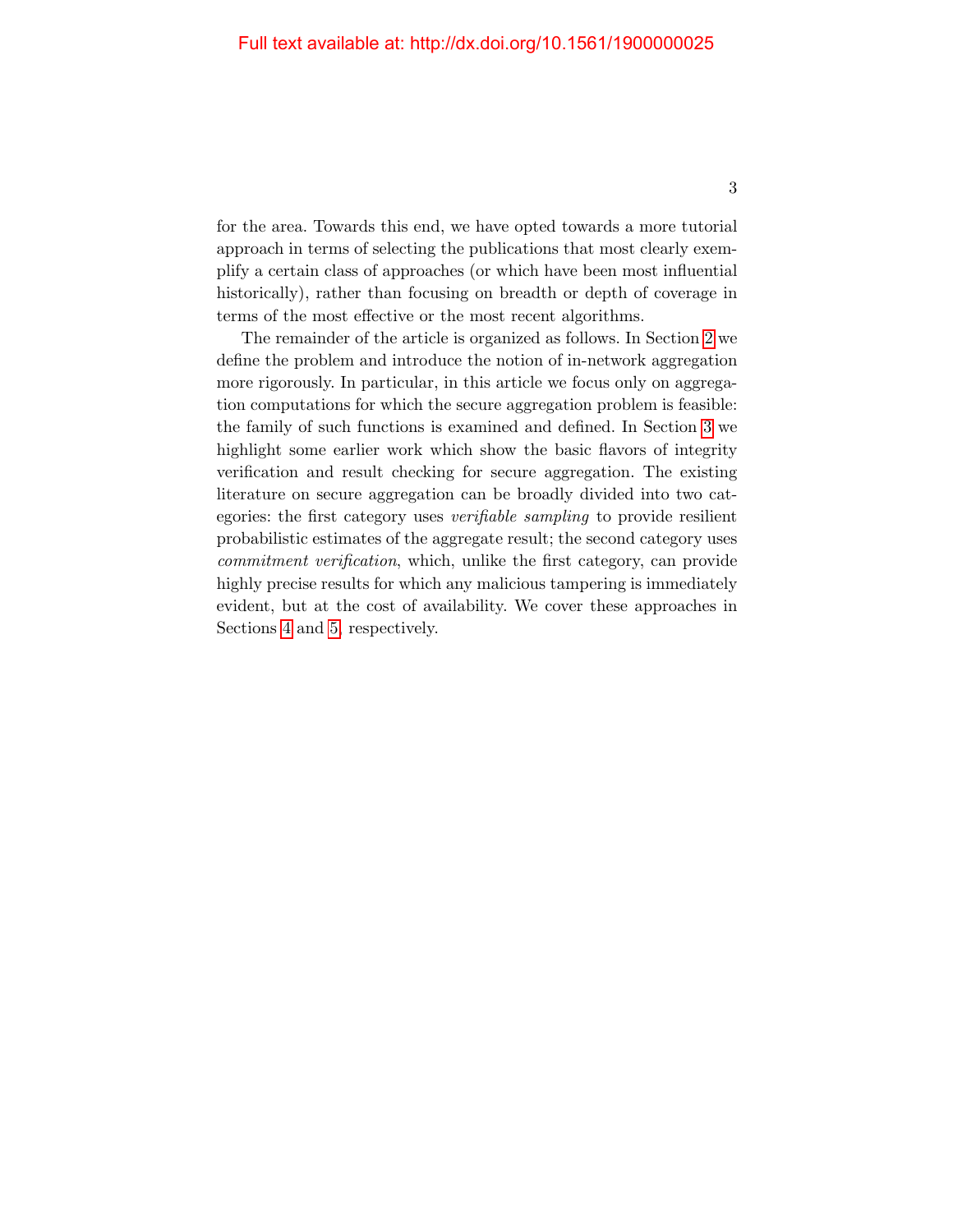- <span id="page-11-0"></span>[1] D. J. Abadi, S. Madden, and W. Lindner, "Reed: Robust, efficient filtering and event detection in sensor networks," in Proceedings of International Conference on Very Large Data Bases (VLDB), 2005.
- [2] N. Alon, Y. Matias, and M. Szegedy, "The space complexity of approximating the frequency moments," Journal of Computer and System Sciences, vol. 58, no. 1, pp. 137–147, 1999.
- [3] R. Anderson, F. Bergadano, B. Crispo, J.-H. Lee, C. Manifavas, and R. Needham, "A new family of authentication protocols," ACM SIGOPS Operating Systems Review, vol. 32, no. 4, pp. 9–20, 1998.
- [4] B. Arai, G. Das, D. Gunopulos, and V. Kalogeraki, "Efficient approximate query processing in peer-to-peer networks," IEEE Transactions on Knowledge and Data Engineering, vol. 19, no. 7, pp. 919–933, 2007.
- [5] B. Babcock, S. Chaudhuri, and G. Das, "Dynamic sample selection for approximate query processing," in Proceedings of ACM SIGMOD, 2003.
- [6] Z. Bar-Yossef, T. S. Jayram, R. Kumar, D. Sivakumar, and L. Trevisan, "Counting distinct elements in a data stream," in Proceedings of International Workshop on Randomization and Approximation Techniques, 2002.
- [7] V. Barnet and T. Lewis, Outliers in Statistical Data. John Wiley and Sons, Inc., 1994.
- [8] J. Branch, B. Szymanski, C. Giannella, R. Wolff, and H. Kargupta, "In-network outlier detection in wireless sensor networks," in Proceedings of International Conference on Distributed Computing Systems (ICDCS), 2006.
- [9] C. Castelluccia, E. Mykletun, and G. Tsudik, "Efficient aggregation of encrypted data in wireless sensor networks," in Proceedings of MobiQuitous, 2005.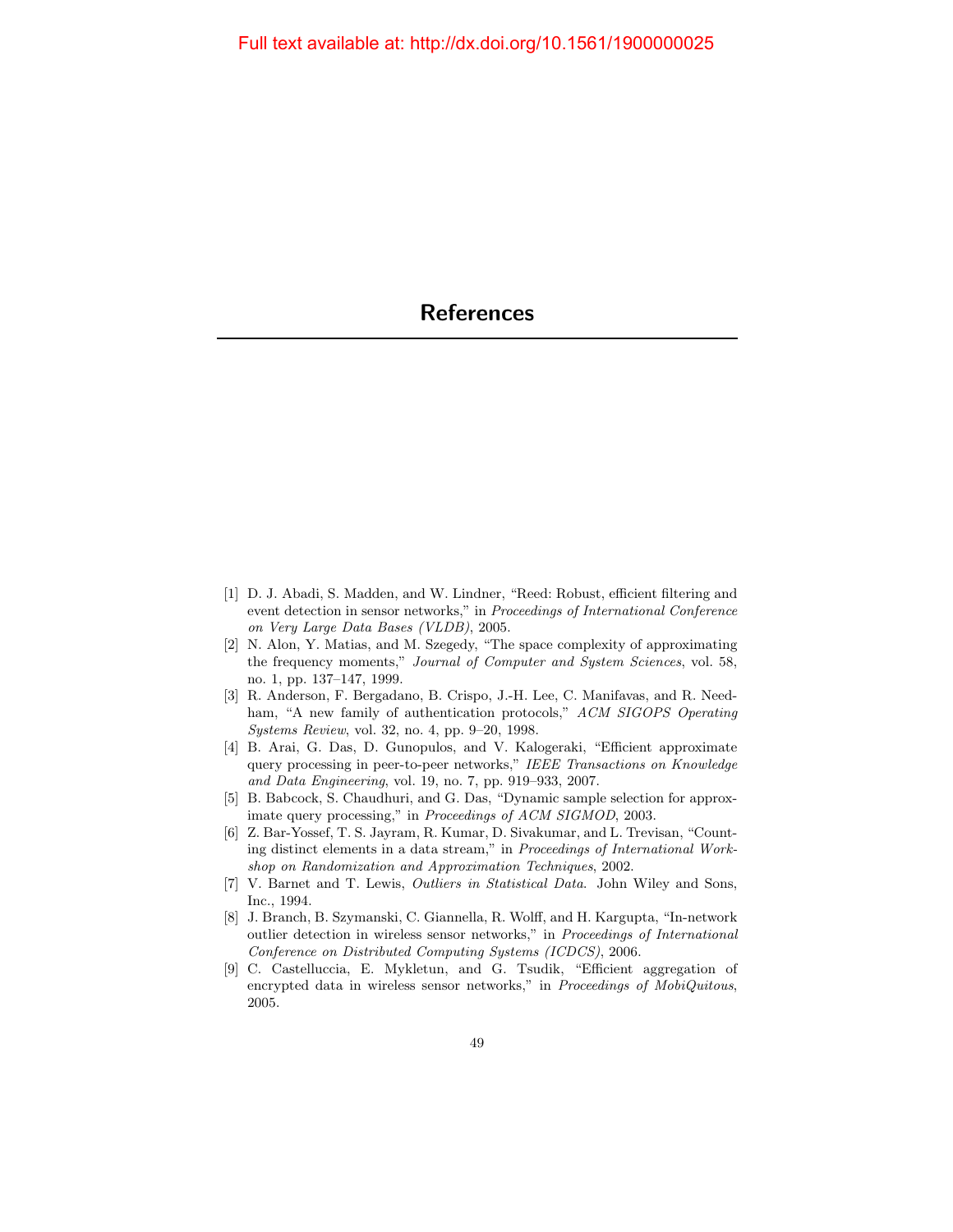- [10] H. Chan and A. Perrig, "Efficient security primitives derived from a secure aggregation algorithm," in Proceedings of ACM Conference on Computer and Communications Security (CCS), 2008.
- [11] H. Chan, A. Perrig, B. Przydatek, and D. Song, "SIA: Secure information aggregation in sensor networks," Journal of Computer Security, vol. 15, no. 1, pp. 69–102, 2007.
- [12] H. Chan, A. Perrig, and D. X. Song, "Secure hierarchical in-network aggregation in sensor networks," in Proceedings of ACM Conference on Computer and Communications Security (CCS), 2006.
- [13] J. Considine, F. Li, G. Kollios, and J. W. Byers, "Approximate aggregation techniques for sensor databases," in Proceedings of IEEE International Conference on Data Engineering (ICDE), 2004.
- [14] G. Cormode, M. N. Garofalakis, S. Muthukrishnan, and R. Rastogi, "Holistic aggregates in a networked world: Distributed tracking of approximate quantiles," in Proceedings of ACM SIGMOD, 2005.
- [15] G. Cormode and M. Hadjieleftheriou, "Finding frequent items in data streams," in Proceedings of International Conference on Very Large Data Bases (VLDB), 2008.
- [16] G. Cormode and S. Muthukrishnan, "An improved data stream summary: The count-min sketch and its applications," Journal of Algorithms, vol. 55, no. 1, pp. 58–75, 2005.
- [17] E. D. Cristofaro, J.-M. Bohli, and D. Westhoff, "FAIR: Fuzzy-based aggregation providing in-network resilience for real-time wireless sensor networks," in Proceedings of ACM Conference on Wireless Network Security (WiSec), 2009.
- [18] J. Domingo-Ferrer, "A provably secure additive and multiplicative privacy homomorphism," in *Proceedings of International Conference on Information* Security, 2002.
- [19] W. Du, J. Deng, Y. Han, and P. K. Varshney, "A witness-based approach for data fusion assurance in wireless sensor networks," in Proceedings of IEEE Global Telecommunications Conference, 2003.
- [20] C. Estan and G. Varghese, "New directions in traffic measurement and accounting: Focusing on the elephants, ignoring the mice," ACM Transactions on Computer Systems (TOCS), vol. 21, no. 3, pp. 270–313, 2003.
- [21] P. Flajolet and G. N. Martin, "Probabilistic counting algorithms for data base applications," Journal of Computer and System Sciences, vol. 31, no. 2, pp. 182–209, 1985.
- [22] K. B. Frikken and J. A. Dougherty, "An efficient integrity-preserving scheme for hierarchical sensor aggregation," in *Proceedings of ACM Conference on Wire*less Network Security (WiSec), 2008.
- [23] S. Ganeriwal, L. K. Balzano, and M. B. Srivastava, "Reputation-based framework for high integrity sensor networks," ACM Transactions on Sensor Networks (TOSN), vol. 4, no. 3, pp. 1–37, 2008.
- [24] M. Garofalakis, J. M. Hellerstein, and P. Maniatis, "Proof sketches: Verifiable in-network aggregation," in Proceedings of IEEE International Conference on Data Engineering (ICDE), 2007.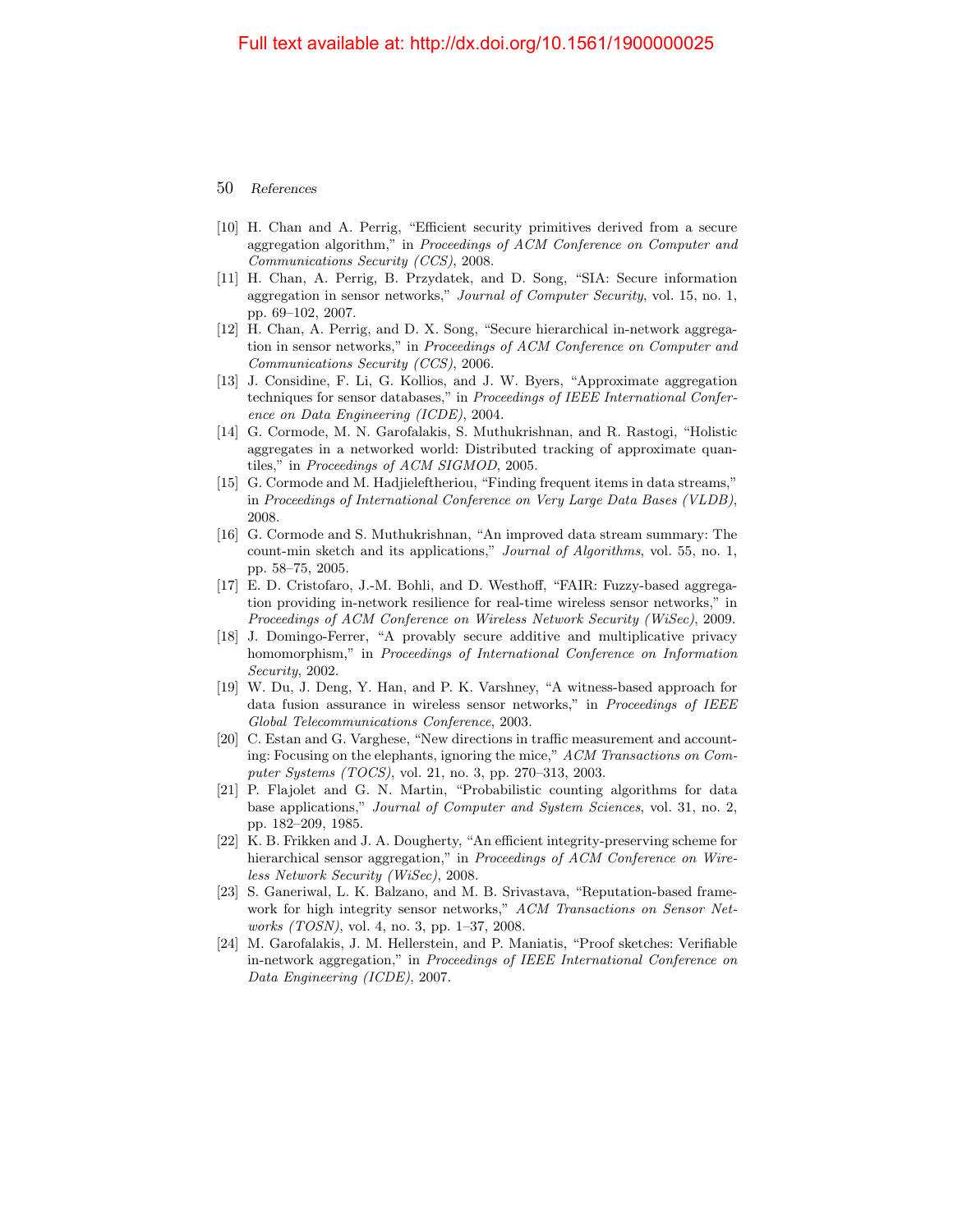#### Full text available at: http://dx.doi.org/10.1561/1900000025

- [25] P. B. Gibbons, "Distinct sampling for highly-accurate answers to distinct values queries and event reports," in Proceedings of International Conference on Very Large Data Bases (VLDB), 2001.
- [26] M. Greenwald and S. Khanna, "Space-efficient online computation of quantile summaries," in Proceedings of ACM SIGMOD, 2001.
- [27] M. Greenwald and S. Khanna, "Power-conserving computation of orderstatistics over sensor networks," in Proceedings of PODS, 2004.
- [28] S. Guha and A. McGregor, "Approximate quantiles and the order of the stream," in Proceedings of PODS, 2006.
- [29] H. Cam, S. Ozdemir, P. Nair, D. Muthuavinashiappan, and H. O. Sanli, "Energy-efficient secure pattern based data aggregation for wireless sensor networks," Computer Communications, vol. 29, no. 4, pp. 446–455, 2006.
- [30] C. Hartung, J. Balasalle, and R. Han, "Node compromise in sensor networks: The need for secure systems," Technical Report CU-CS-990-05, Department of Computer Science, University of Colorado, January 2005.
- [31] W. He, X. Liu, H. Nguyen, K. Nahrstedt, and T. F. Abdelzaher, "PDA: Privacypreserving data aggregation in wireless sensor networks," in Proceedings of IEEE INFOCOM, 2007.
- [32] L. Hu and D. Evans, "Secure aggregation for wireless networks," in Proceedings of Symposium on Applications and the Internet Workshops, 2003.
- [33] P. J. Huber, *Robust Statistics*. Wiley, 1981.
- <span id="page-13-1"></span>[34] R. Huebsch, B. N. Chun, J. M. Hellerstein, B. T. Loo, P. Maniatis, T. Roscoe, S. Shenker, I. Stoica, and A. R. Yumerefendi, "The architecture of PIER: An internet-scale query processor," in Proceedings of Conference on Innovative Data Systems Research (CIDR), 2005.
- [35] P. Jadia and A. Mathuria, "Efficient secure aggregation in sensor networks," in Proceedings of International Conference on High Performance Computing, 2004.
- [36] Y. W. Law, J. Doumen, and P. Hartel, "Survey and benchmark of block ciphers for wireless sensor networks," ACM Transactions on Sensor Networks (TOSN), vol. 2, no. 1, pp. 65–93, 2006.
- [37] D. Liu and P. Ning, "Multilevel µTESLA: Broadcast authentication for distributed sensor networks," ACM Transactions on Embedded Computing Systems (TECS), vol. 3, no. 4, pp. 800–836, 2004.
- [38] C. Lochert, B. Scheuermann, and M. Mauve, "Probabilistic aggregation for data dissemination in VANETs," in Proceedings of ACM International Workshop on Vehicular ad hoc Networks (VANET), 2007.
- <span id="page-13-0"></span>[39] S. Madden, M. J. Franklin, J. M. Hellerstein, and W. Hong, "TAG: A tiny Aggregation service for ad-hoc sensor networks," in Proceedings of USENIX Symposium on Operating Systems Design and Implementation (OSDI), 2002.
- [40] A. Mahimkar and T. S. Rappaport, "SecureDAV: A secure data aggregation and verification protocol for sensor networks," in Proceedings of IEEE Global Telecommunications Conference, 2004.
- [41] A. Manjhi, S. Nath, and P. B. Gibbons, "Tributaries and deltas: Efficient and robust aggregation in sensor network streams," in Proceedings of ACM SIGMOD, 2005.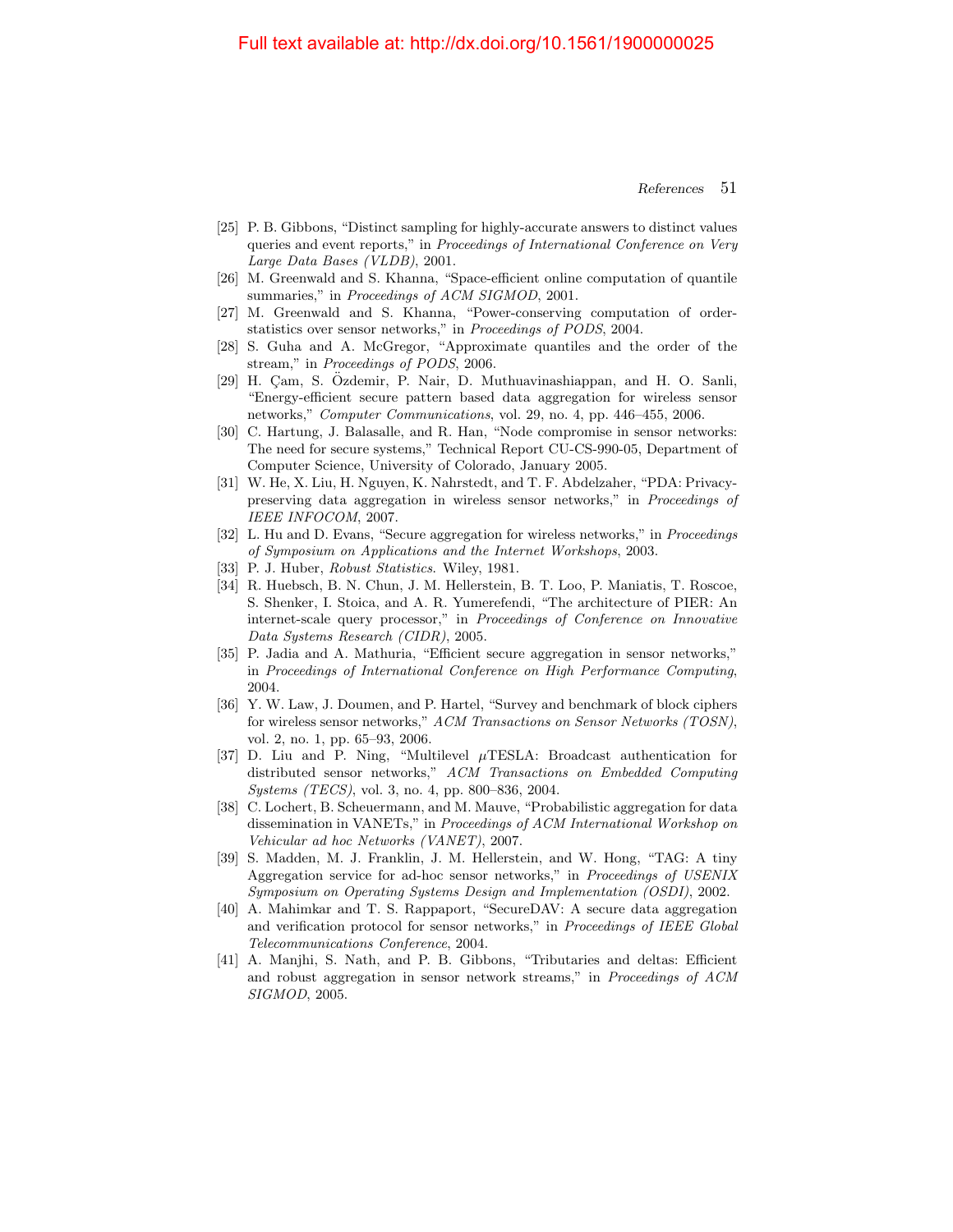- [42] G. S. Manku and R. Motwani, "Approximate frequency counts over data streams," in Proceedings of International Conference on Very Large Data Bases (VLDB), 2002.
- [43] G. S. Manku, S. Rajagopalan, and B. G. Lindsay, "Approximate medians and other quantiles in one pass and with limited memory," in Proceedings of ACM SIGMOD, 1998.
- [44] M. Manulis and J. Schwenk, "Provably secure framework for information aggregation in sensor networks," in Proceedings of the International Conference on Computational Science and Its Applications, 2007.
- [45] R. C. Merkle, "A digital signature based on a conventional encryption function," in Proceedings of CRYPTO, 1987.
- [46] S. Nath, P. B. Gibbons, S. Seshan, and Z. R. Anderson, "Synopsis diffusion for robust aggregation in sensor networks," ACM Transactions on Sensor Networks  $(TOSN)$ , vol. 4, no. 2, pp. 7:1–7:40, 2008.
- [47] A. Perrig, J. D. Tygar, D. Song, and R. Canetti, "Efficient authentication and signing of multicast streams over lossy channels," in Proceedings of IEEE Symposium on Security and Privacy, 2000.
- [48] F. Picconi, N. Ravi, M. Gruteser, and L. Iftode, "Probabilistic validation of aggregated data in vehicular ad-hoc networks," in Proceedings of ACM International Workshop on Vehicular ad-hoc Networks (VANET), 2006.
- [49] B. Przydatek, D. X. Song, and A. Perrig, "SIA: Secure information aggregation in sensor networks," in Proceedings of ACM Conference on Embedded Networked Sensor Systems (SenSys), 2003.
- [50] R. Roman, C. Alcaraz, and J. Lopez, "A survey of cryptographic primitives and implementations for hardware-constrained sensor network nodes," Mobile Networks and Applications, vol. 12, no. 4, pp. 231–244, 2007.
- [51] S. Roy, S. Setia, and S. Jajodia, "Attack-resilient hierarchical data aggregation in sensor networks," in Proceedings of ACM Workshop on Security of Ad-Hoc and Sensor Networks (SASN), 2006.
- [52] B. Sheng, Q. Li, W. Mao, and W. Jin, "Outlier detection in sensor networks," in Proceedings of ACM MobiHoc, 2007.
- [53] N. Shrivastava, C. Buragohain, D. Agrawal, and S. Suri, "Medians and beyond: New aggregation techniques for sensor networks," in Proceedings of ACM Conference on Embedded Networked Sensor Systems (SenSys), 2004.
- [54] S. Subramaniam, T. Palpanas, D. Papadopoulos, V. Kalogeraki, and D. Gunopulos, "Online outlier detection in sensor data using non-parametric models," in Proceedings of International Conference on Very Large Data Bases (VLDB), 2006.
- [55] G. Taban and V. D. Gligor, "Efficient handling of adversary attacks in aggregation applications," in Proceedings of ESORICS, 2008.
- [56] D. Wagner, "Resilient aggregation in sensor networks," in Proceedings of ACM Workshop on Security of Ad Hoc and Sensor Networks (SASN), 2004.
- [57] D. Westhoff, J. Girão, and M. Acharya, "Concealed data aggregation for reverse multicast traffic in sensor networks: Encryption, key distribution, and routing adaptation," IEEE Transactions on Mobile Computing, vol. 5, no. 10, pp. 1417–1431, 2006.